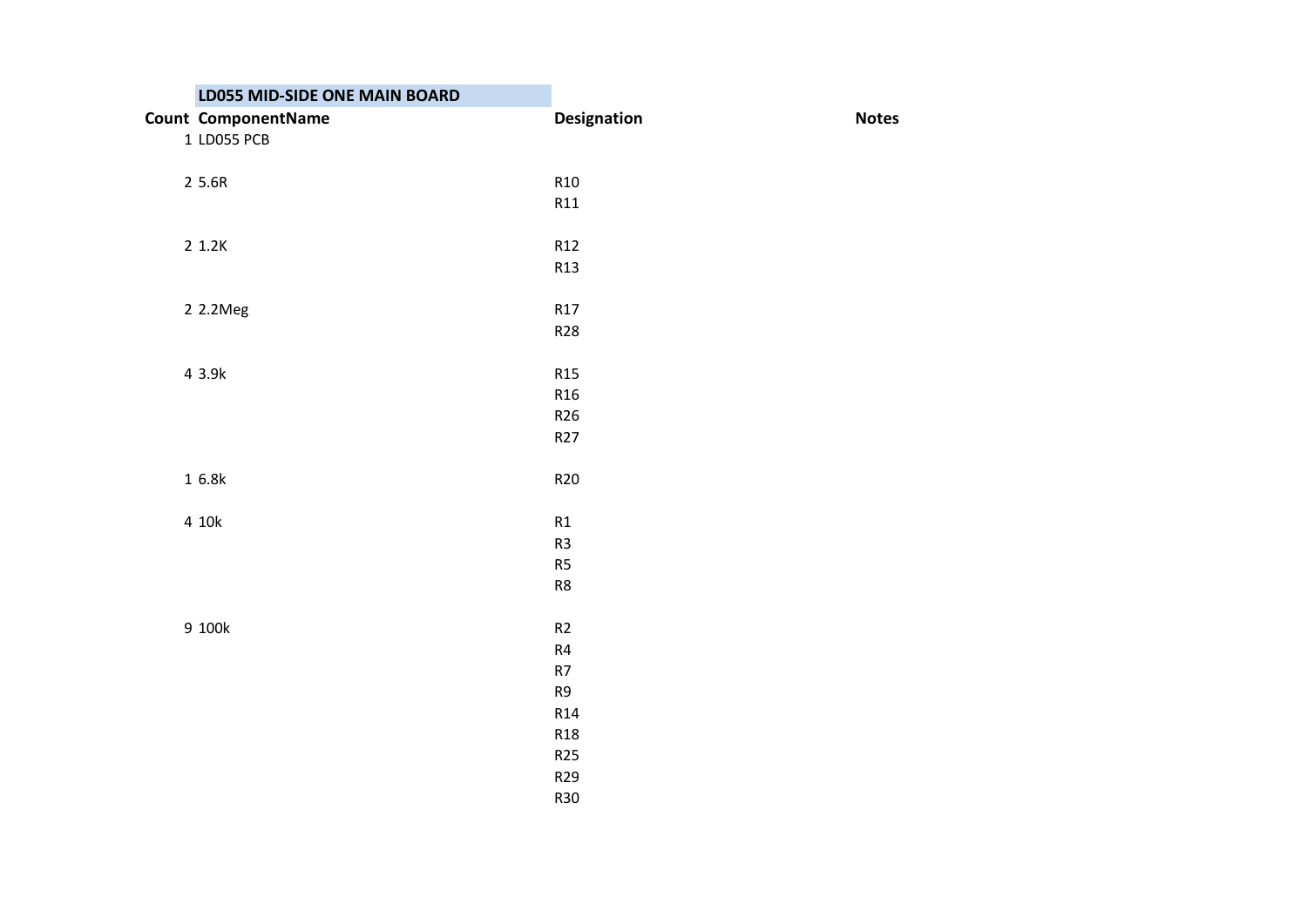| 2 100R | R <sub>21</sub> |
|--------|-----------------|
|        | R <sub>22</sub> |

| 1 120k | R <sub>19</sub> |
|--------|-----------------|
|        |                 |

- 2 OMIT<br>
OMIT R24 OMIT R24
- 1 10R 1W R6<br>2 1N4003 CR1 2 1N4003

CR2

TP<sub>2</sub> TP3  $TP4$ TP5 TP6 TP7 TP8

C2 C5 C6 C7 C8 C11 C12 C13 C23 C24

### 9 TEST POINT TP1

11 100n/50V 2.5mm X7R C1

| TP1             | <b>GND</b>           |
|-----------------|----------------------|
| TP <sub>2</sub> | LEFT (M) OUT         |
| TP3             | <b>RIGHT (S) OUT</b> |
| TP4             | LEFT (M) IN          |
| TP5             | RIGHT (S) IN         |
| TP <sub>6</sub> | $+17V$               |
| TP7             | $-17V$               |
| TP8             | <b>SIDE IN</b>       |
| TP <sub>9</sub> | <b>MID IN</b>        |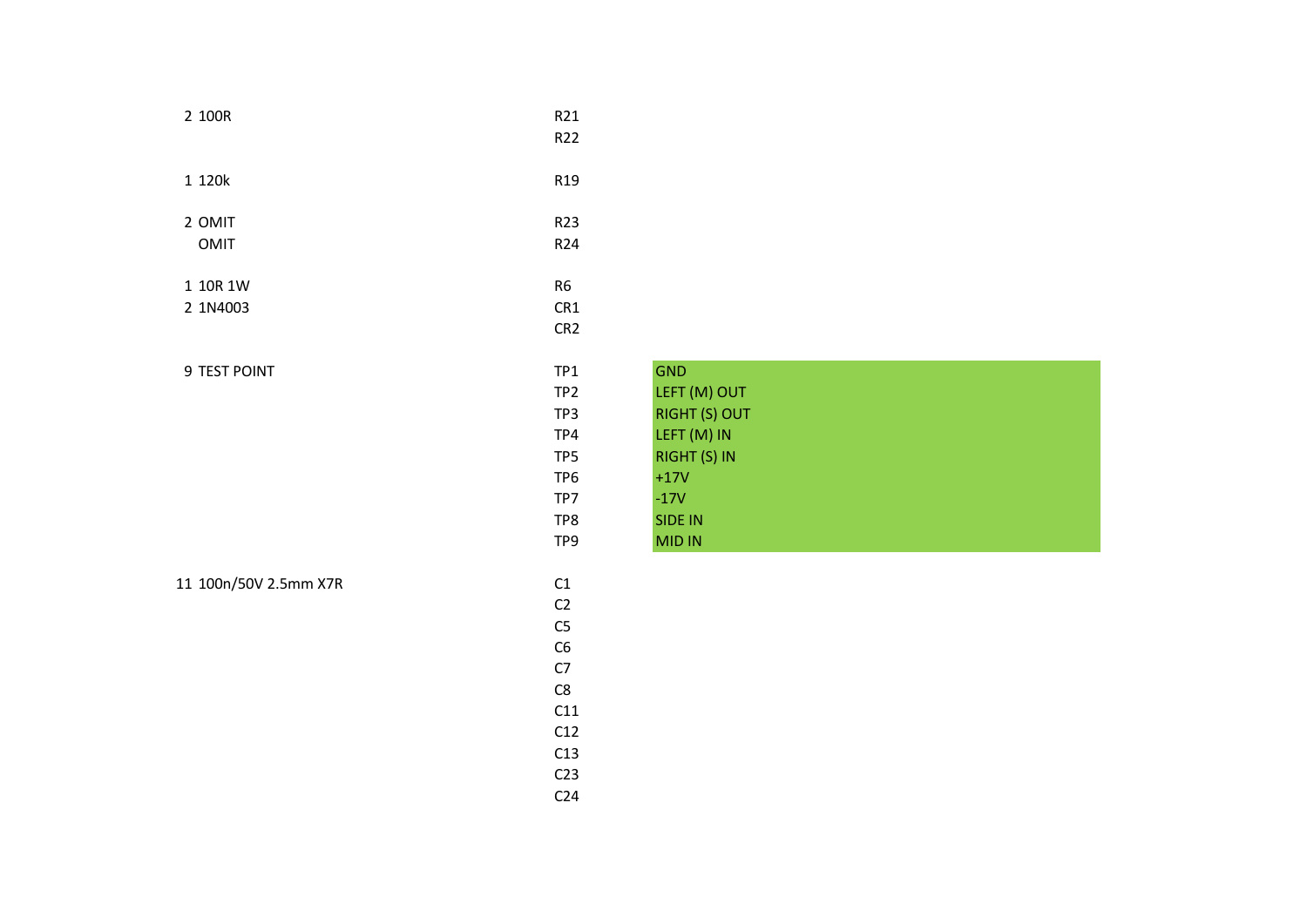| 1 47n/5mm 5% FILM | C <sub>18</sub> |
|-------------------|-----------------|
|                   |                 |

- 2 100nF / 5mm 5% FILM C19 100n / 5mm 5% FILM C25
- 2 PTC 200mA PTC1<br>PTC 200mA PTC 200mA **PTC 200mA**
- 4 100u/16V C3  $C<sub>4</sub>$
- C9 C10
- 2 47u/25V C14 C15
- 5 220u/25V C16 C17
- C20 C21 C22
- 2 2N3906 Q1 Q2
- A OP275GP U1 USE IC SOCKET
- 
- 3 THAT1240P08-U 

and the contract of the contract of the contract of the contract of the contract of the contract of the contract of the contract of the contract of the contract of the contract of the contract of the cont
	-

1 THAT1246P08-U U3 USE IC SOCKET

- U4 USE IC SOCKET U7 USE IC SOCKET U8 USE IC SOCKET U5 USE IC SOCKET U6 USE IC SOCKET
- 
-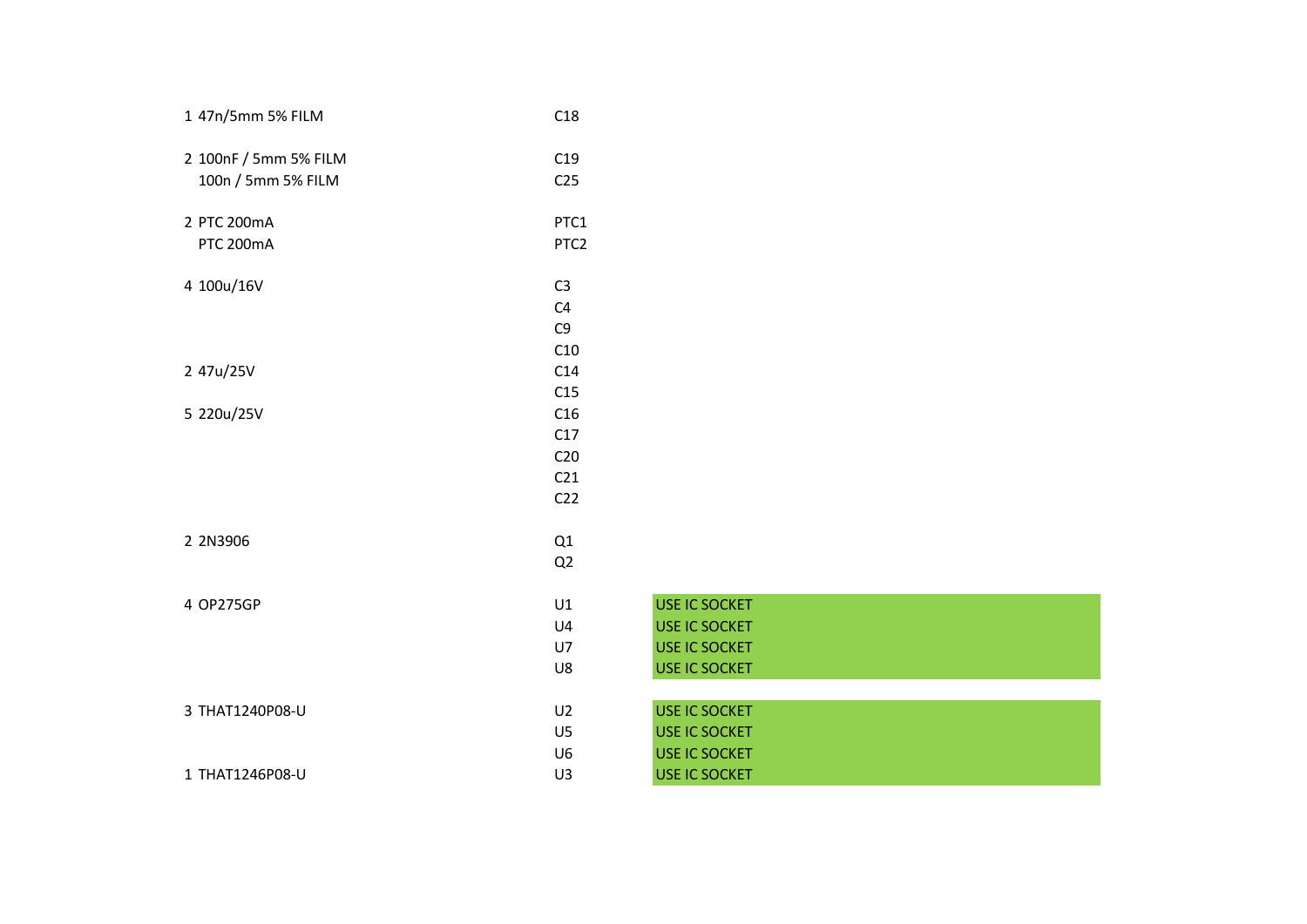#### 8 8PIN DIL SOCKET

| 3 PIN3 | P1             |
|--------|----------------|
|        | P <sub>2</sub> |
|        | P <sub>3</sub> |

| 4 10-WAY PCB BOX MALE HEADER                                                                                                                                       | J4<br>15<br>12<br>J7                                  | <b>L-16 LED METER CONNECTION</b><br><b>R-16 LED METER CONNECTION</b><br>USED FOR MICPRE TWO OR IN!<br>USED FOR MICPRE TWO OR IN! |
|--------------------------------------------------------------------------------------------------------------------------------------------------------------------|-------------------------------------------------------|----------------------------------------------------------------------------------------------------------------------------------|
| 1 26 WAY PCB BOX MALE HEADER                                                                                                                                       | J6                                                    | LD057 I/O CARD CONNECTION                                                                                                        |
| 1 MS2 26 WAY RIBBON CABLE ASSEMBLY<br>1 26WAY PCB TRANSITION HEADER<br>1 26 WAY FEMALE CABLE SOCKET<br>1 26-WAY RIBBON CABLE / 5 cm                                | 18                                                    | LD056 SUB CARD CONNECTION                                                                                                        |
| 1 50kC DUAL<br>1 10kB DUAL WITH CENTRE DETENT, LAW 1B<br>2 LD040 POT CARD RIGHT ANGLE HEADER<br>2 LD040 POT CARD<br>1 PUSH-FIT KNOB GREEN<br>1 PUSH-FIT KNOB WHITE | VR1<br>VR <sub>2</sub><br>$A1-A2$                     | <b>FILTER FREQUENCY</b><br><b>WIDTH</b><br><b>FILTER FREQUENCY</b><br><b>WIDTH</b>                                               |
| 1 10K MULTI TURN TOP ADJUST                                                                                                                                        | VR <sub>3</sub>                                       | <b>OMIT</b>                                                                                                                      |
| 1 4 POLE LATCHING ML SERIES RED<br>2 4 POLE LATCHING ML SERIES GREEN                                                                                               | SW <sub>1</sub><br>SW <sub>2</sub><br>SW <sub>3</sub> |                                                                                                                                  |

# 4 JUMPER LINKS RED, OPEN, 2.54mm PITCH FOR P1-P3

P2 P3

| J4 | L-16 LED METER CONNECTION                     |
|----|-----------------------------------------------|
| J5 | <b>R-16 LED METER CONNECTION</b>              |
| J2 | USED FOR MICPRE TWO OR INSERT ONE INTERFACING |
| رر | USED FOR MICPRE TWO OR INSERT ONE INTERFACING |
|    |                                               |
| J6 | LD057 I/O CARD CONNECTION                     |
|    |                                               |
| J8 | LD056 SUB CARD CONNECTION                     |

| FILTER FREQUENCY |  |
|------------------|--|
| WIDTH            |  |
|                  |  |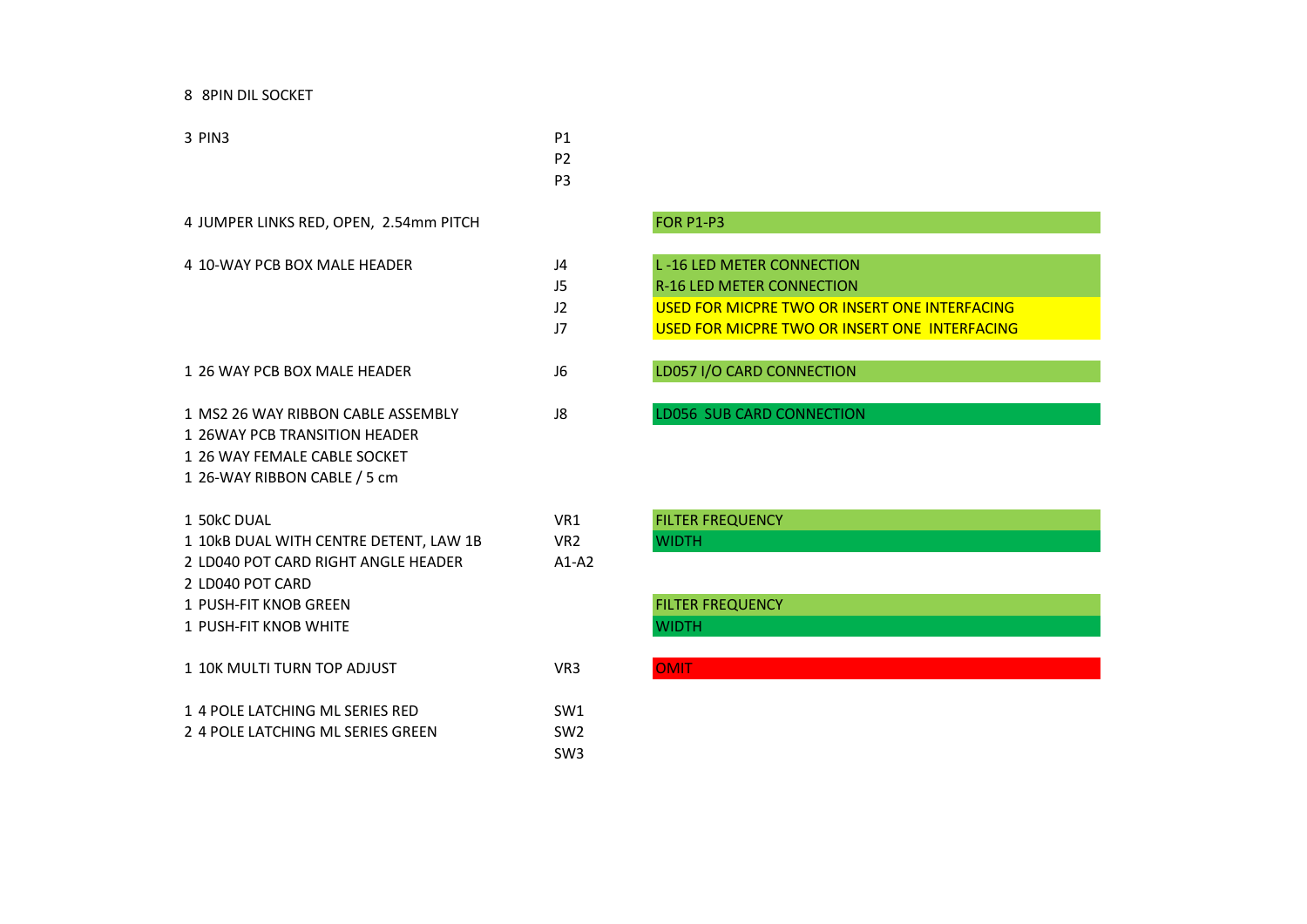| 2 4 POLE LATCHING ML SERIES YELLOW | SW4             |
|------------------------------------|-----------------|
|                                    | SW <sub>5</sub> |

5 SWITCH CAPS 8mm CLEAR

3 M2 x 6mm PAN/POZI SCREW

- 7 M3 x 6mm PAN/POZI SCREW
- 3 13.5mm FEMALE TO FEMALE HEX PILLAR
- 3 M3 x 6mm PAN/POZI SCREW
- 2 40mm FEMALE TO FEMALE HEX PILLAR
- 2 M3 x 6mm PAN/POZI SCREW
- 2 36.5mm FEMALE TO FEMALE HEX PILLAR
- 2 M3 x 6mm PAN/POZI SCREW
- 2 36.5mm MALE TO FEMALE HEX PILLAR

1 LEFT HAND SIDE SCREEN PLATE 2 M3 x 6mm PAN/POZI SCREW

| FIX4             | <b>BACKPLATE TO LD055 MAIN</b>        |
|------------------|---------------------------------------|
| FIX7             | <b>CARD FIXING</b>                    |
| <b>FIX11</b>     |                                       |
|                  | <b>BACKPLATE TO FACE PLATE FIXING</b> |
|                  |                                       |
| FIX5             | FOR LD056 SWITCH SUB CARD FIXING      |
| FIX <sub>8</sub> |                                       |
| <b>FIX10</b>     |                                       |
|                  | <b>FROM THE BOTOM TO HEX PILLARS</b>  |
|                  |                                       |
| FIX <sub>6</sub> | FOR LD055 METERS FIXING               |
| FIX9             |                                       |
|                  | <b>FROM THE BOTOM TO HEX PILLARS</b>  |
|                  |                                       |
| FIX <sub>2</sub> | FOR LD057 IO CARD FIXING              |
| <b>FIX13</b>     |                                       |
|                  | <b>FROM THE BOTOM TO HEX PILLARS</b>  |
|                  |                                       |
| FIX3             | FOR LD055 MAIN CARD TO LHS PLATE      |
| <b>FIX14</b>     | FIXING. FROM THE TOP.                 |
|                  |                                       |
|                  |                                       |
| FIX <sub>1</sub> | FOR LD055 MAIN CARD TO LHS PLATE      |
| <b>FIX12</b>     | FIXING. FROM THE TOP.                 |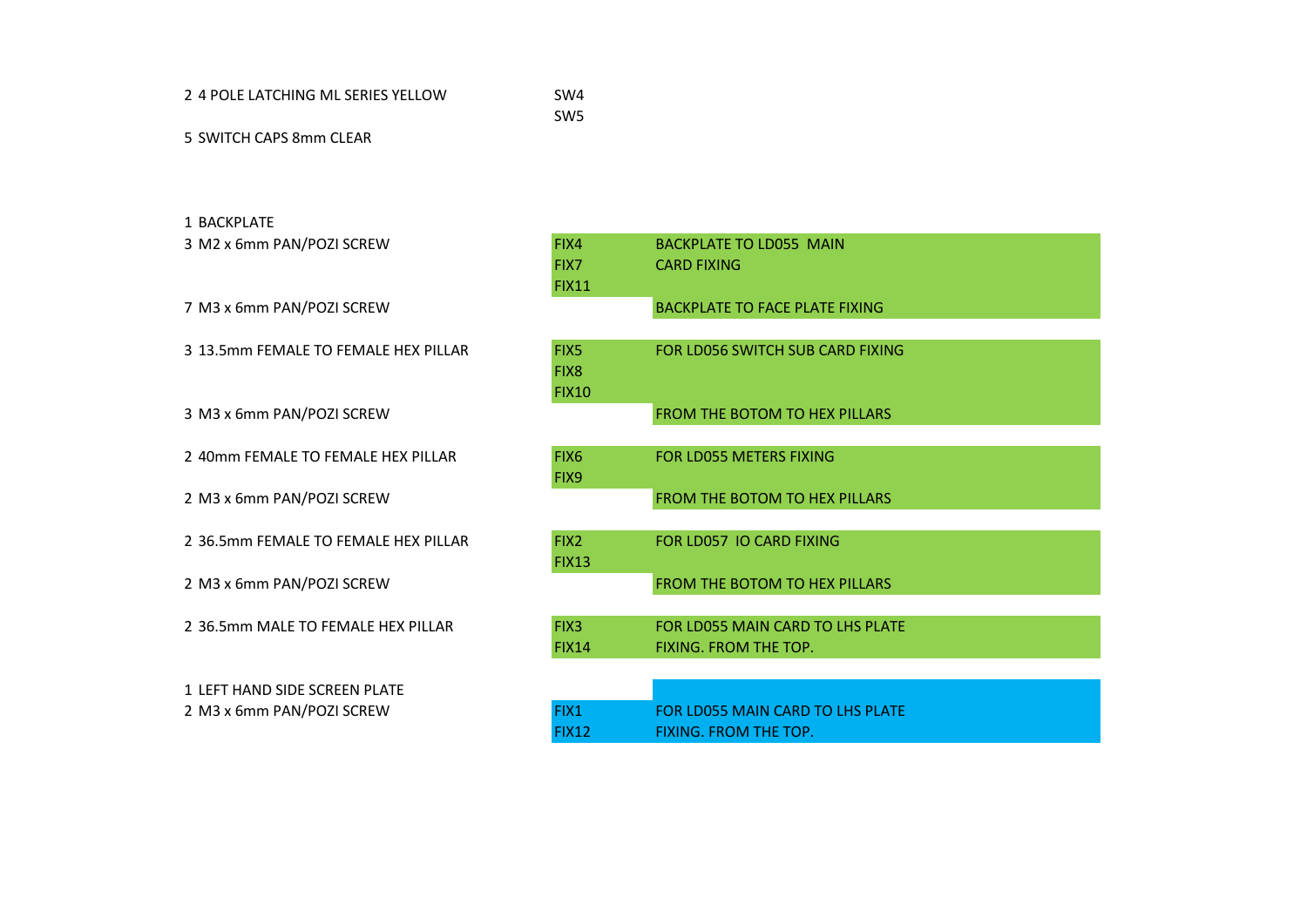RIGHT HAND SIDE SCREEN PLATE

FIX7

## 2 M2 x 6mm PAN/POZI SCREW FIX4 RHS SCREEN PLATE-BACKPLATE FIXING

FACEPLATE + LASER CUT FACIA

UNC 4-40 MODULE FIXING SCREW

| <b>LD056 SUB CARD</b>             |                    |              |
|-----------------------------------|--------------------|--------------|
| Count ComponentName               | <b>Designation</b> | <b>Notes</b> |
| 1 LD056 PCB                       |                    |              |
|                                   |                    |              |
| 1 4 POLE LATCHING ML SERIES BLUE  | SW7                |              |
| 1 4 POLE LATCHING ML SERIES BLUE  | SW8                |              |
| 1 4 POLE LATCHING ML SERIES BLUE  | SW11               |              |
| 1 4 POLE LATCHING ML SERIES RED   | SW <sub>6</sub>    |              |
| 14 POLE LATCHING ML SERIES RED    | SW10               |              |
| 1 4 POLE LATCHING ML SERIES GREEN | SW9                |              |
| 6 SWITCH CAPS 8mm CLEAR           |                    |              |
|                                   |                    |              |
| 1 26WAY BOX HEADER                | 19                 |              |
|                                   |                    |              |
| 3 M3 x 6mm PAN/POZI               | <b>FIX15</b>       |              |
|                                   | <b>FIX16</b>       |              |
|                                   | <b>FIX17</b>       |              |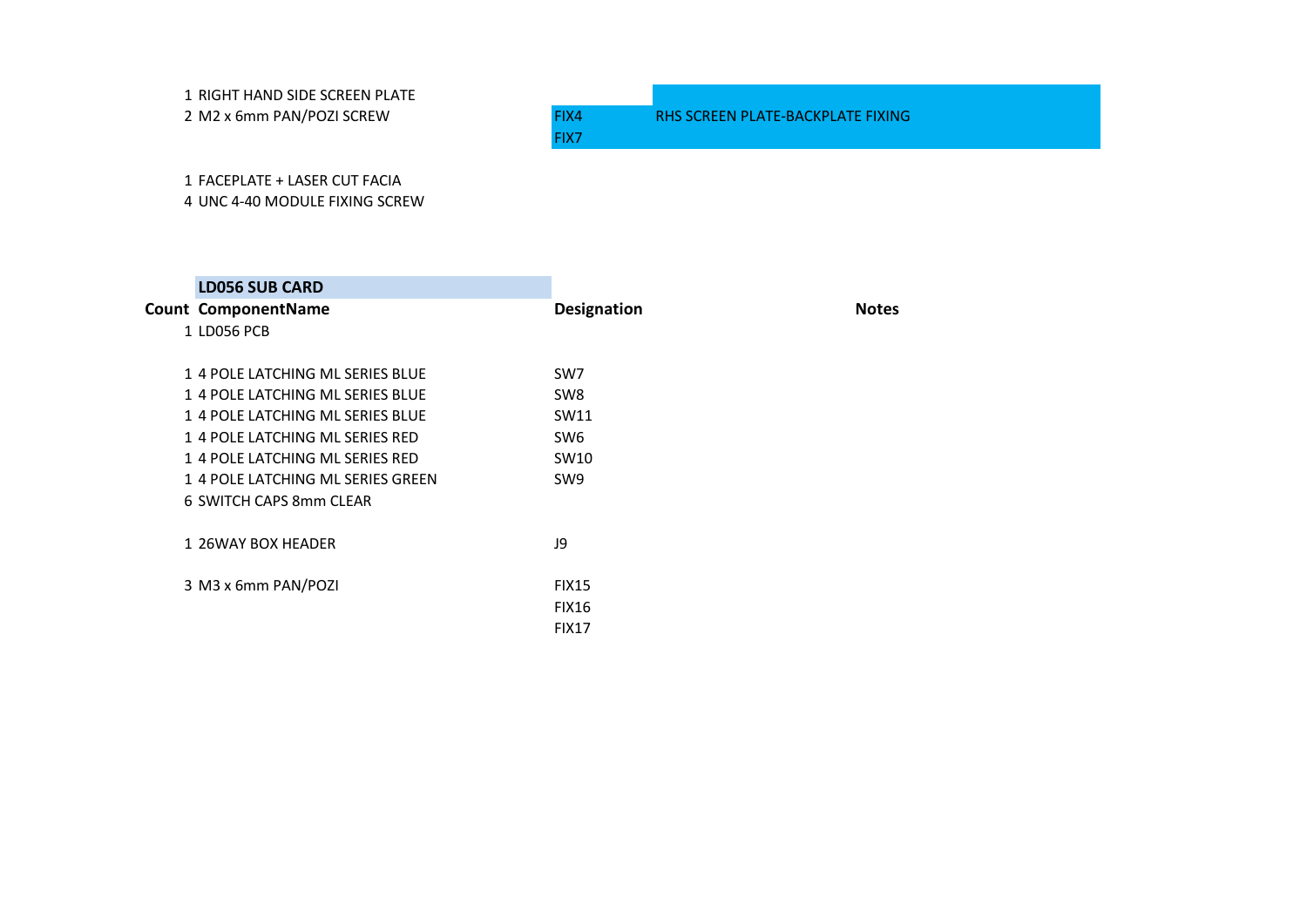| <b>LD057 I/O CARD</b>      |                    |              |
|----------------------------|--------------------|--------------|
| <b>Count ComponentName</b> | <b>Designation</b> | <b>Notes</b> |
|                            |                    |              |
| 1 LD057 PCB                |                    |              |
| 16 1N4003                  | CR1                |              |
|                            | CR <sub>2</sub>    |              |
|                            | CR3                |              |
|                            | CR4                |              |
|                            | CR5                |              |
|                            | CR6                |              |
|                            | CR7                |              |
|                            | CR8                |              |
|                            | CR9                |              |
|                            | CR10               |              |
|                            | CR11               |              |
|                            | CR12               |              |
|                            | CR13               |              |
|                            | CR14               |              |
|                            | CR15               |              |
|                            | CR16               |              |
| 2 5.6R                     | R1                 |              |
|                            | R2                 |              |
|                            |                    |              |
| 8 10R                      | R <sub>3</sub>     |              |
|                            | R4                 |              |
|                            | R <sub>5</sub>     |              |
|                            | ${\sf R6}$         |              |
|                            | R <sub>16</sub>    |              |
|                            | R17                |              |
|                            | R25                |              |
|                            | <b>R30</b>         |              |
|                            |                    |              |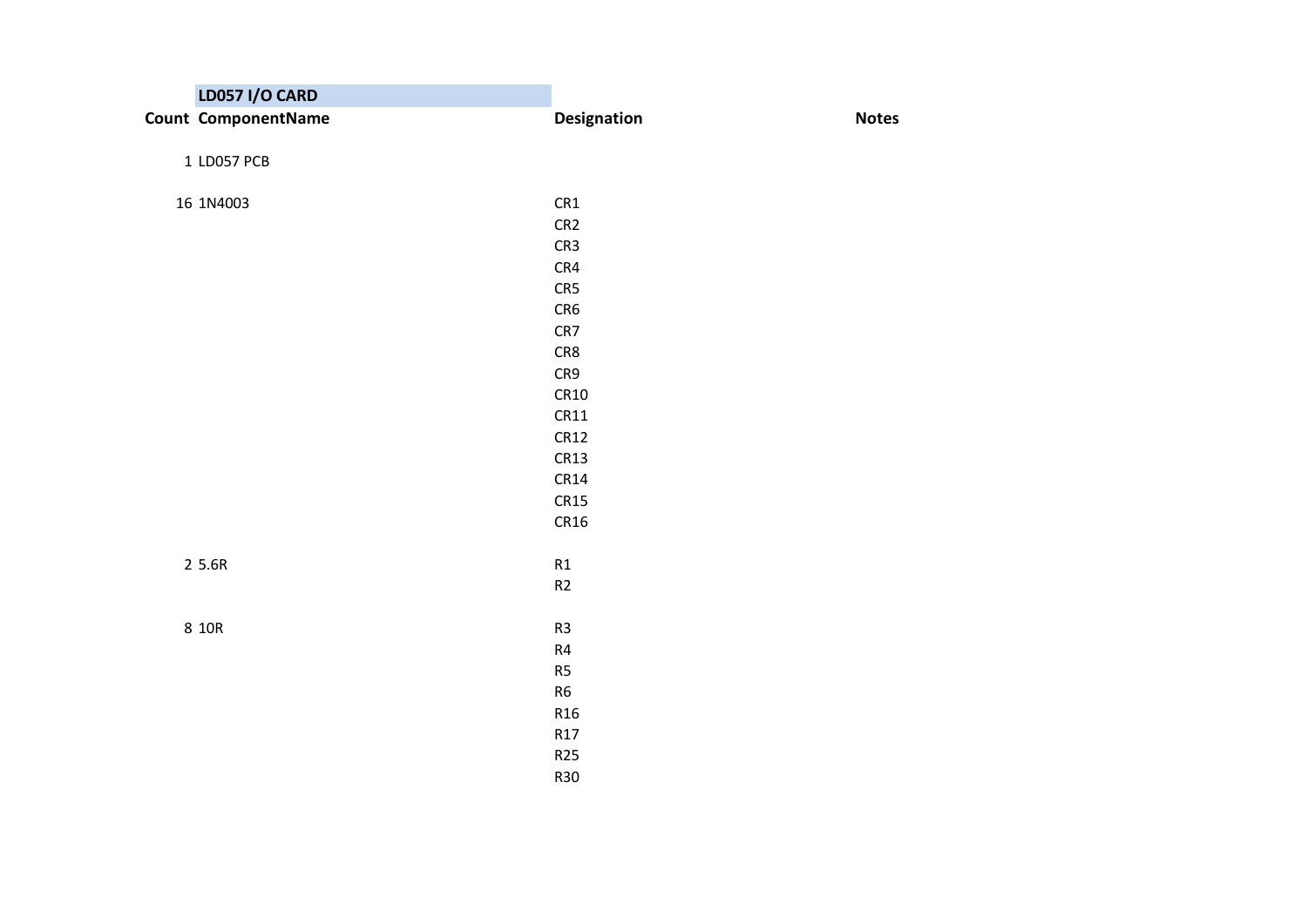| 4 1.5k   | R8<br>R9<br>R23<br>R28             |
|----------|------------------------------------|
| 4 2.4k   | R <sub>10</sub><br>R <sub>13</sub> |
|          | R <sub>19</sub>                    |
|          | R22                                |
|          |                                    |
| 4 4.7k   | R11                                |
|          | R12                                |
|          | R20                                |
|          | R21                                |
|          |                                    |
| 2 22k    | R <sub>18</sub>                    |
|          | R27                                |
|          |                                    |
| 4 1Meg   | R <sub>14</sub>                    |
|          | R <sub>15</sub>                    |
|          | R24                                |
|          | R <sub>29</sub>                    |
|          |                                    |
| 4 2.2Meg | R7                                 |
|          | R <sub>26</sub>                    |
|          | R31                                |
|          | R32                                |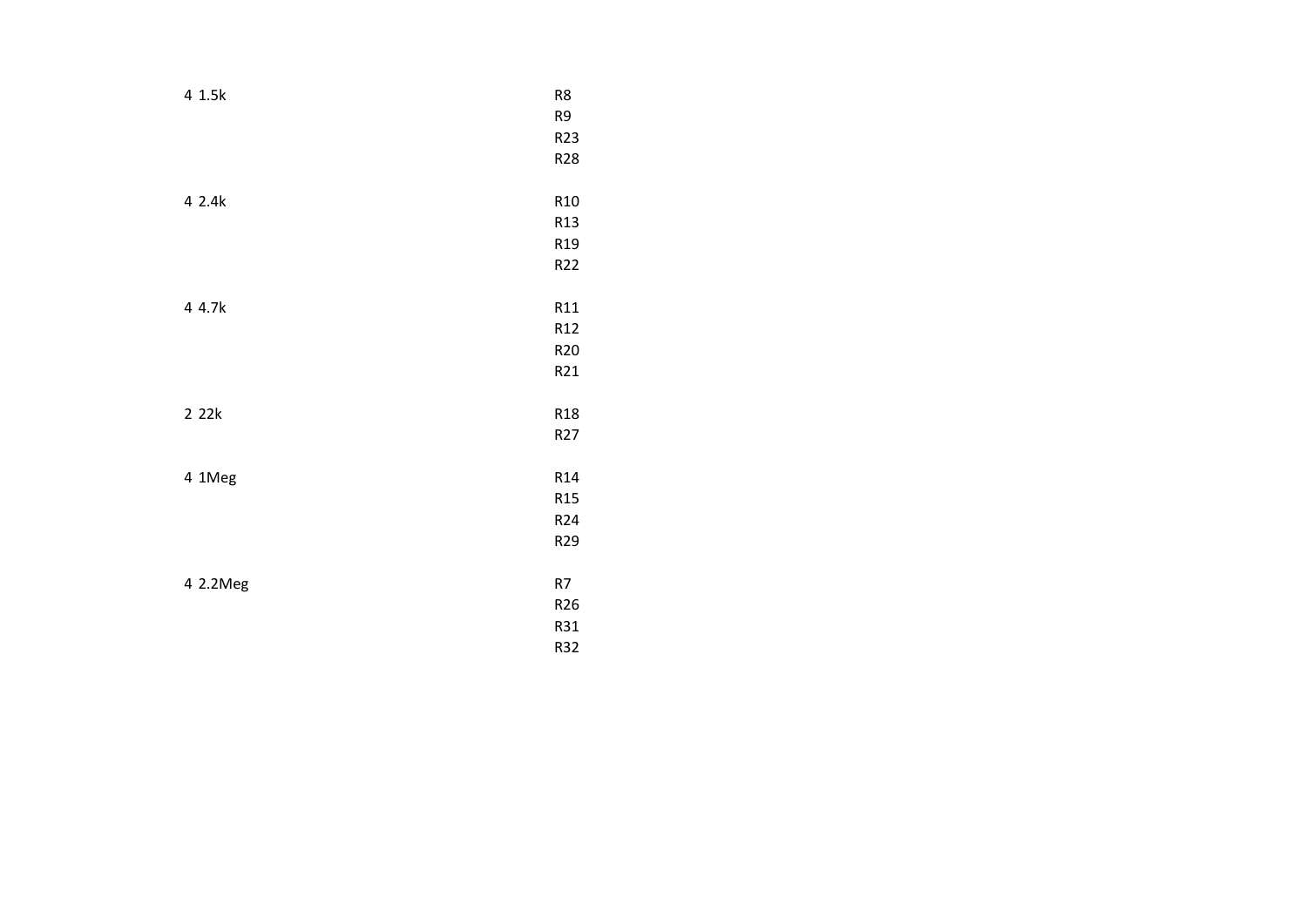| 10 100n/50V 2.5mm CERAMIC X7R (NOT Y5V) | C1              |
|-----------------------------------------|-----------------|
|                                         | C <sub>2</sub>  |
|                                         | C <sub>5</sub>  |
|                                         | C6              |
|                                         | C13             |
|                                         | C15             |
|                                         | C <sub>22</sub> |
|                                         | C <sub>23</sub> |
|                                         | C <sub>29</sub> |
|                                         | C <sub>31</sub> |
|                                         |                 |
| 2 470p / 2.5mm COG/NPO                  | C17             |
|                                         | C <sub>26</sub> |
|                                         |                 |
| 4 22p / 50V COG                         | C19             |
|                                         | C <sub>20</sub> |
|                                         | C <sub>24</sub> |
|                                         | C <sub>25</sub> |
|                                         |                 |
| 4 100p / 2.5mm COG/NPO                  | C14             |
|                                         | C16             |
|                                         | C <sub>27</sub> |
|                                         | C30             |
|                                         |                 |
| 8 CAPACITOR FILTER 100p                 | CL <sub>1</sub> |
|                                         | CL <sub>2</sub> |
|                                         | CL <sub>3</sub> |
|                                         | CL <sub>4</sub> |
|                                         | CL5             |
|                                         | CL <sub>6</sub> |
|                                         | CL7             |
|                                         | CL8             |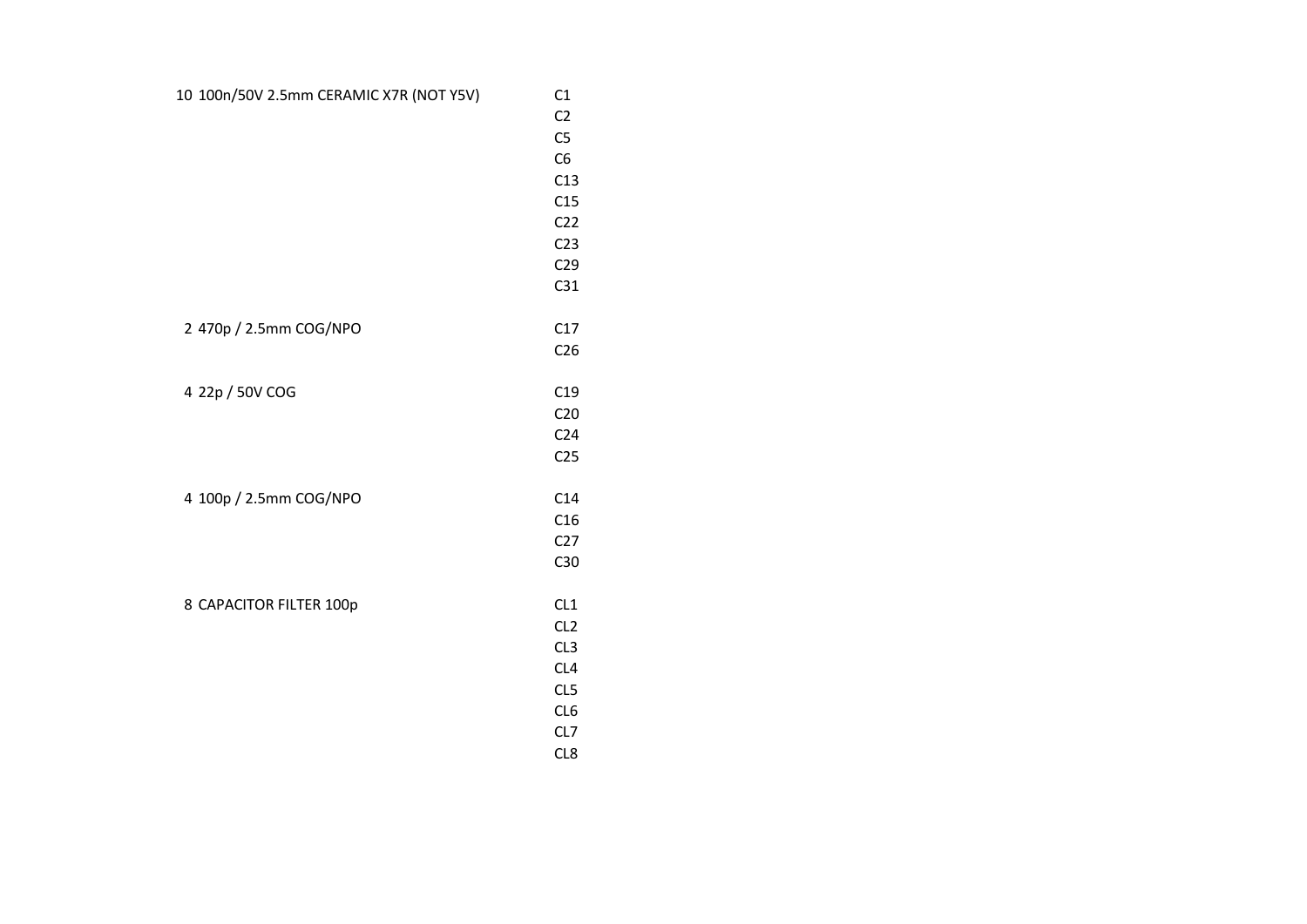| 4 1u/63V 5mm 5% FILM       | C18<br>C <sub>21</sub><br>C <sub>28</sub><br>C <sub>32</sub> |
|----------------------------|--------------------------------------------------------------|
| 2 47/25V                   | C <sub>3</sub><br>C <sub>4</sub>                             |
| 4 10u/35V SUNTAN NON POLAR | C7<br>C <sub>8</sub><br>C <sub>9</sub><br>C10                |
| 2 220u/25V                 | C <sub>11</sub><br>C <sub>12</sub>                           |

| C12      |                                |
|----------|--------------------------------|
| U1<br>U2 | USE IC SOCKET<br>USE IC SOCKET |
|          |                                |
| U3       | USE IC SOCKET                  |
| U4       | USE IC SOCKET                  |
| U5       | USE IC SOCKET                  |

#### 5 8PIN DIL SOCKET

2 THAT1646PO8-U

3 OP275GP

- 1 MS2 RIBBON CABLE ASSEMBLY
- 1 26WAY PCB TRANSITION HEADER J2
- 1 26 WAY FEMALE CABLE SOCKET
- 1 26-WAY RIBBON CABLE / 8 cm
- 2 M3x6mm PAN/POZI SCREW

2 M3X25mm MALE TO FEMALE HEX PILLAR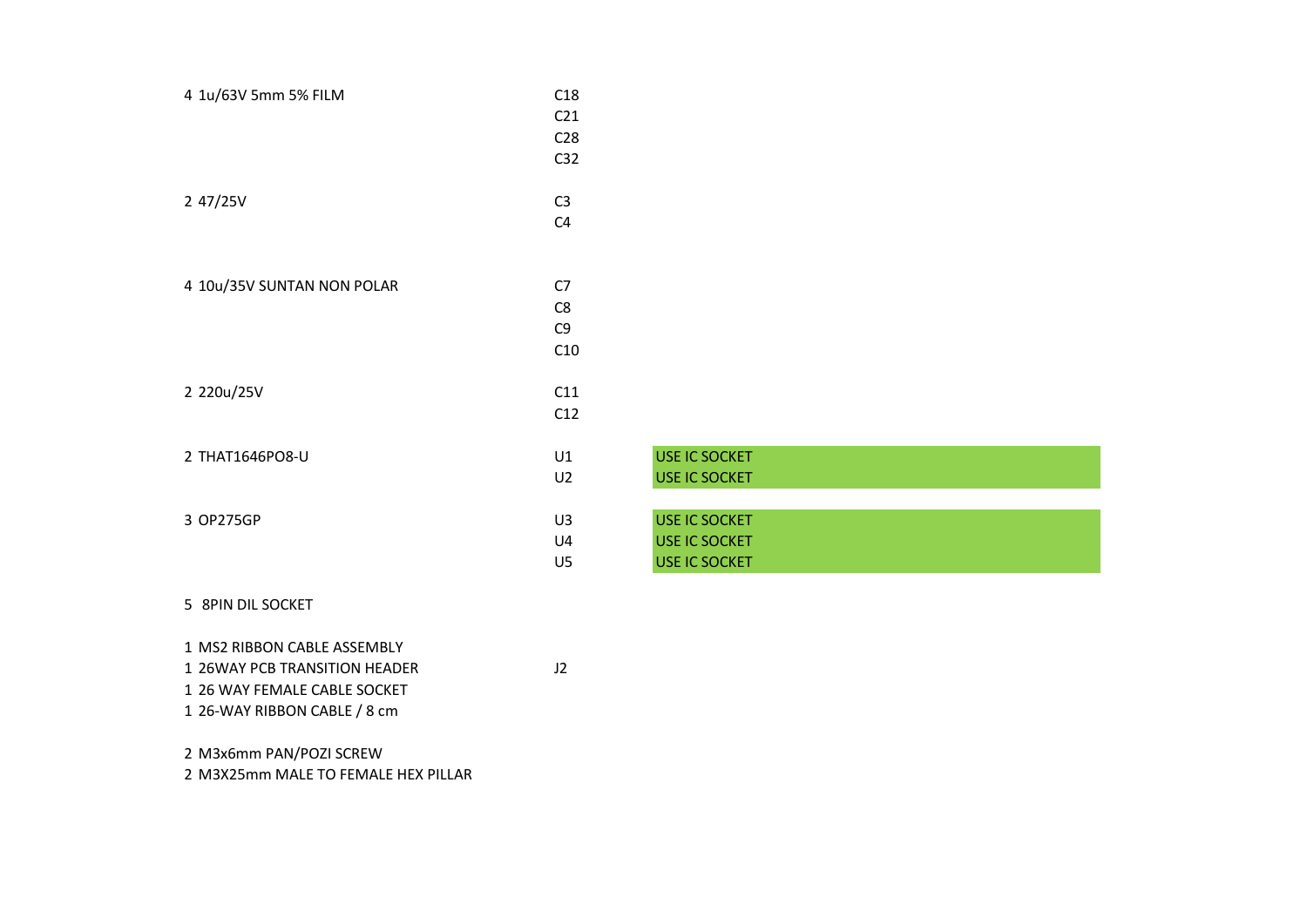| <b>Designation</b><br><b>Count Component Name</b><br><b>Notes</b><br>1 LD052 PCB<br>5 1N4148<br>CR1<br>CR19<br><b>CR20</b><br>CR21<br><b>CR22</b><br>1 BZX85C 12V/1.3W<br>CR <sub>2</sub><br>15.1R<br><b>R30</b><br>2 5.6R<br>R <sub>16</sub><br>R17<br>1 6.8R<br>R28<br>1 9.1R<br>R <sub>27</sub><br>2 10R<br>R <sub>26</sub><br>R <sub>29</sub><br>1 13R<br>R <sub>25</sub><br>R31<br>1 14.3R<br>1 18R<br>R <sub>24</sub><br>1 22R<br>R <sub>15</sub><br>1 27R<br>R14 | LD052 16 LED METER |  |
|-------------------------------------------------------------------------------------------------------------------------------------------------------------------------------------------------------------------------------------------------------------------------------------------------------------------------------------------------------------------------------------------------------------------------------------------------------------------------|--------------------|--|
|                                                                                                                                                                                                                                                                                                                                                                                                                                                                         |                    |  |
|                                                                                                                                                                                                                                                                                                                                                                                                                                                                         |                    |  |
|                                                                                                                                                                                                                                                                                                                                                                                                                                                                         |                    |  |
|                                                                                                                                                                                                                                                                                                                                                                                                                                                                         |                    |  |
|                                                                                                                                                                                                                                                                                                                                                                                                                                                                         |                    |  |
|                                                                                                                                                                                                                                                                                                                                                                                                                                                                         |                    |  |
|                                                                                                                                                                                                                                                                                                                                                                                                                                                                         |                    |  |
|                                                                                                                                                                                                                                                                                                                                                                                                                                                                         |                    |  |
|                                                                                                                                                                                                                                                                                                                                                                                                                                                                         |                    |  |
|                                                                                                                                                                                                                                                                                                                                                                                                                                                                         |                    |  |
|                                                                                                                                                                                                                                                                                                                                                                                                                                                                         |                    |  |
|                                                                                                                                                                                                                                                                                                                                                                                                                                                                         |                    |  |
|                                                                                                                                                                                                                                                                                                                                                                                                                                                                         |                    |  |
|                                                                                                                                                                                                                                                                                                                                                                                                                                                                         |                    |  |
|                                                                                                                                                                                                                                                                                                                                                                                                                                                                         |                    |  |
|                                                                                                                                                                                                                                                                                                                                                                                                                                                                         |                    |  |
|                                                                                                                                                                                                                                                                                                                                                                                                                                                                         |                    |  |
|                                                                                                                                                                                                                                                                                                                                                                                                                                                                         |                    |  |
|                                                                                                                                                                                                                                                                                                                                                                                                                                                                         |                    |  |
|                                                                                                                                                                                                                                                                                                                                                                                                                                                                         |                    |  |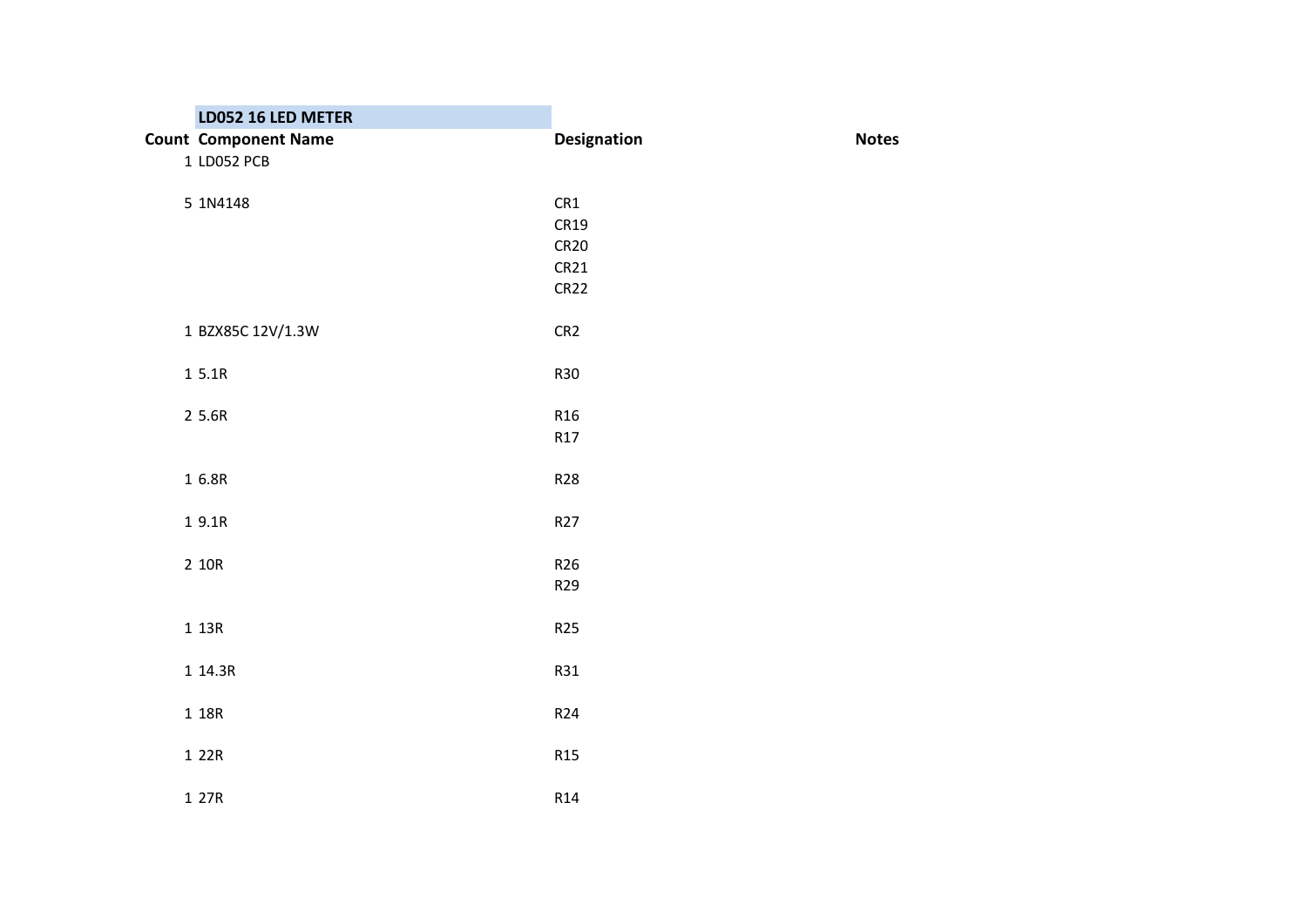- 1 36R R13
- 1 43R R12
- 1 47R R2
- 1 56R R11
- 1 75R R10
- 2 100R R36 R37
- 2 160R R1 R21
- 1 196R R9
- 1 330R R4
- 1 470R R7
- 1 1k5 R19
- $1 2k$
- 1 3k R22
- 1 6.8k R38
- 2 10k R20
	-

R23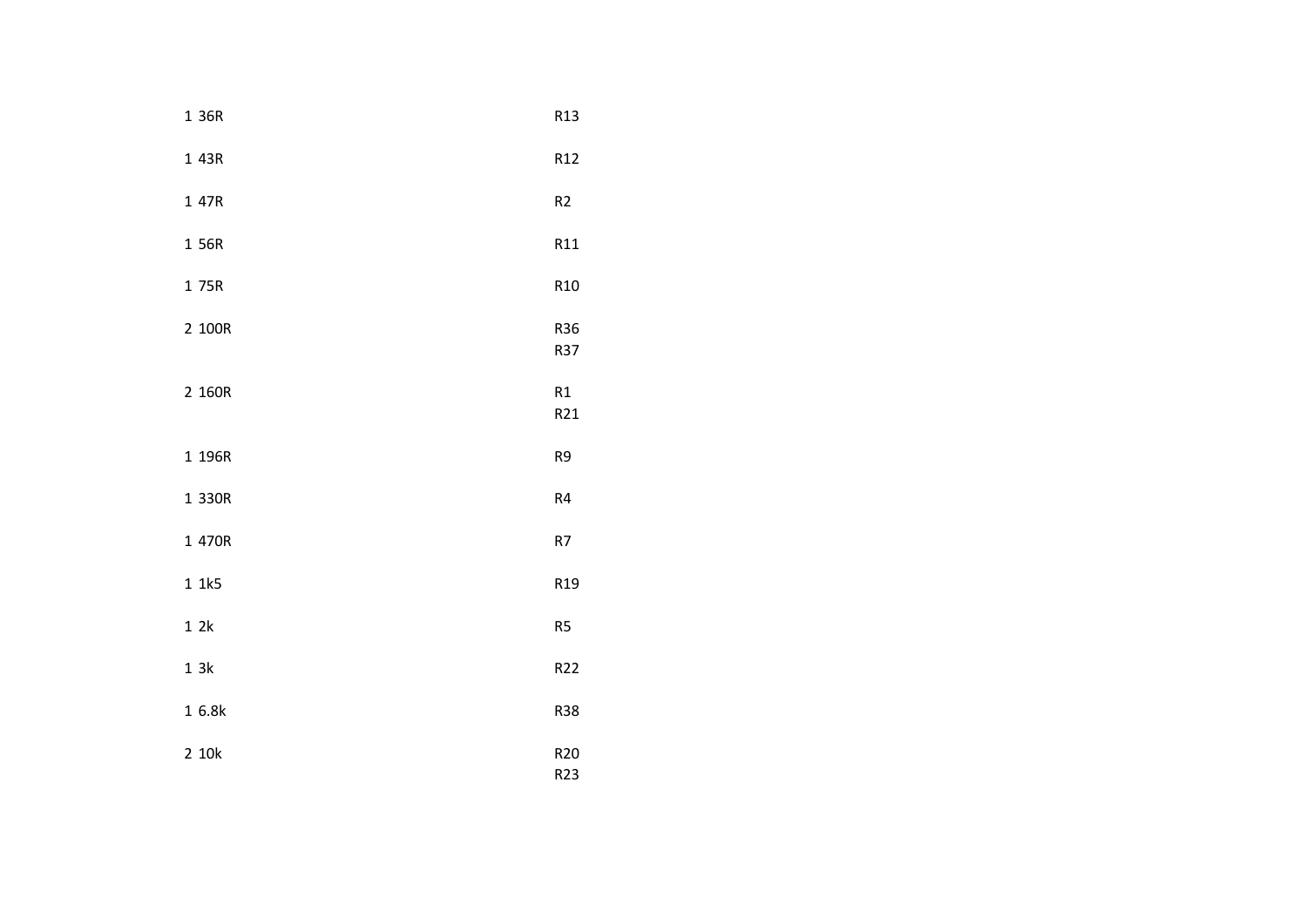| 1 20k | R <sub>18</sub> |
|-------|-----------------|
|       |                 |

- 1 43k R8
- 4 68k R32 R33
- R34
- R35
- 1 120k R39<br>1 620k R6
- 1 620k 1 5.6Meg R3
- 1 2mm RED LED CR3
- 4 2mm YELLOW LED CR4
	-
	-
- 11 2mm GREEN LED CR8
- CR5 CR6 CR7 CR9 CR10 CR11 CR12 CR13 CR14 CR15 CR16
	- CR17
	- CR18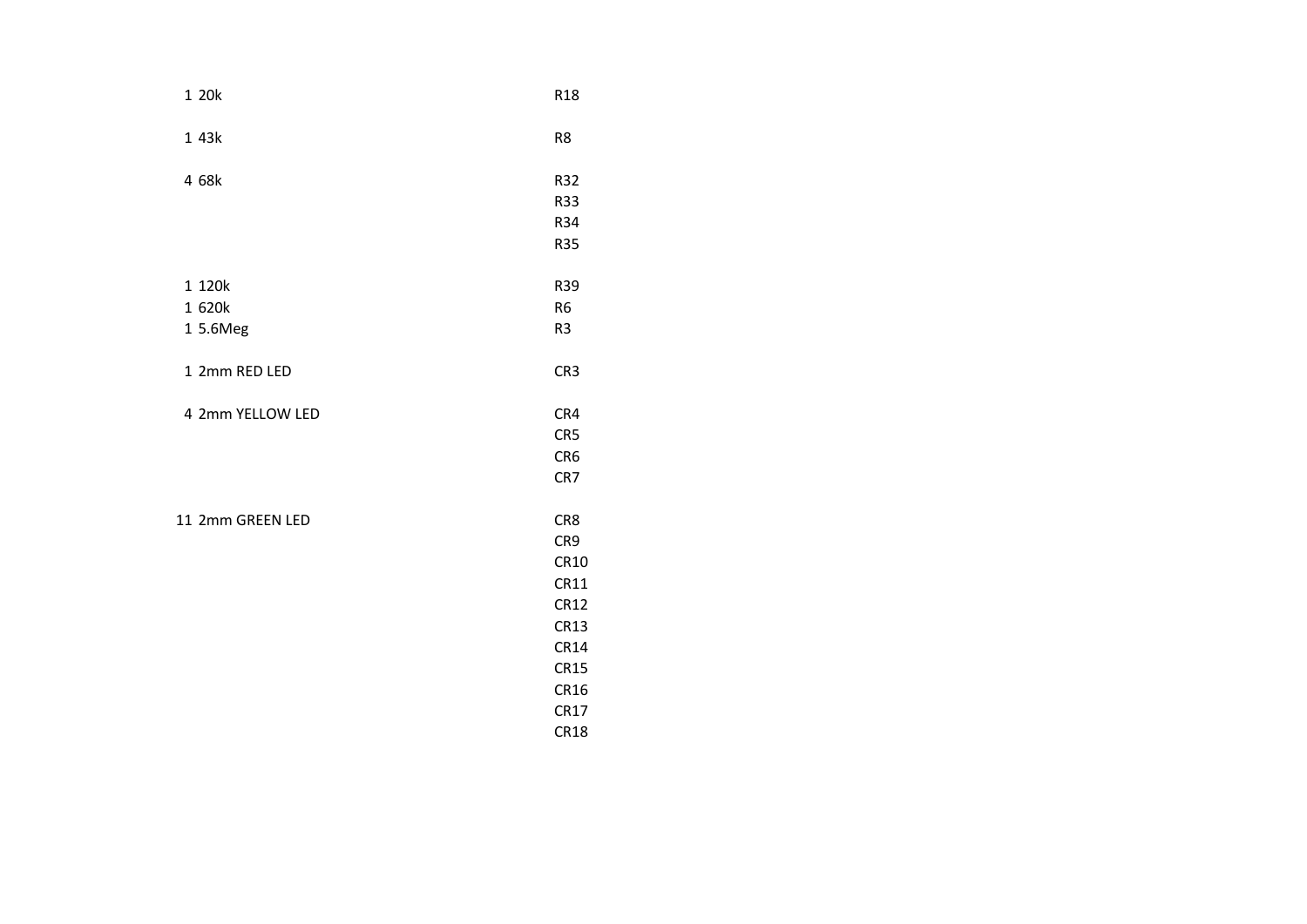| 4 LM339 MUST BE ON SEMI              | U1<br>U <sub>2</sub><br>U3<br>U <sub>5</sub>                             | <b>DO NOT FIT IC SOCKET</b><br><b>DO NOT FIT IC SOCKET</b><br><b>DO NOT FIT IC SOCKET</b><br><b>DO NOT FIT IC SOCKET</b> |
|--------------------------------------|--------------------------------------------------------------------------|--------------------------------------------------------------------------------------------------------------------------|
| 1 TL072CN                            | U <sub>4</sub>                                                           | <b>DO NOT FIT IC SOCKET</b>                                                                                              |
| 5 TESTPOINT HUGS SMALL               | TP1<br>TP <sub>2</sub><br>TP3<br>TP4<br>TP5                              | <b>DCIN</b><br><b>12V</b><br>$+18$ dBu<br>0dBu<br>SIG                                                                    |
| 2 2N3906                             | Q1<br>Q <sub>2</sub>                                                     |                                                                                                                          |
| 8 100n/50V 2mm CERAMIC X7R (NOT Y5V) | C1<br>C <sub>2</sub><br>C8<br>C <sub>9</sub><br>C12<br>C13<br>C14<br>C15 |                                                                                                                          |
| 1 1u/63V 5mm 5% FILM                 | C <sub>4</sub>                                                           |                                                                                                                          |
| 1 10u/50V<br>5 47u/25V               | C <sub>5</sub><br>C <sub>3</sub><br>C <sub>6</sub><br>C7<br>C10<br>C11   | MUST BE 10% OR SELE                                                                                                      |

| U1 | <b>DO NOT FIT IC SOCKET</b> |
|----|-----------------------------|
| U2 | <b>DO NOT FIT IC SOCKET</b> |
| U3 | <b>DO NOT FIT IC SOCKET</b> |
| U5 | <b>DO NOT FIT IC SOCKET</b> |
|    |                             |

|  |  | <b>DO NOT FIT IC SOCKET</b> |
|--|--|-----------------------------|
|  |  |                             |

| TP1 | <b>DC IN</b> |
|-----|--------------|
| TP2 | 12V          |
| TP3 | $+18$ dBu    |
| TP4 | <b>OdBu</b>  |
| TP5 | SIG.         |

## MUST BE 10% OR SELECTED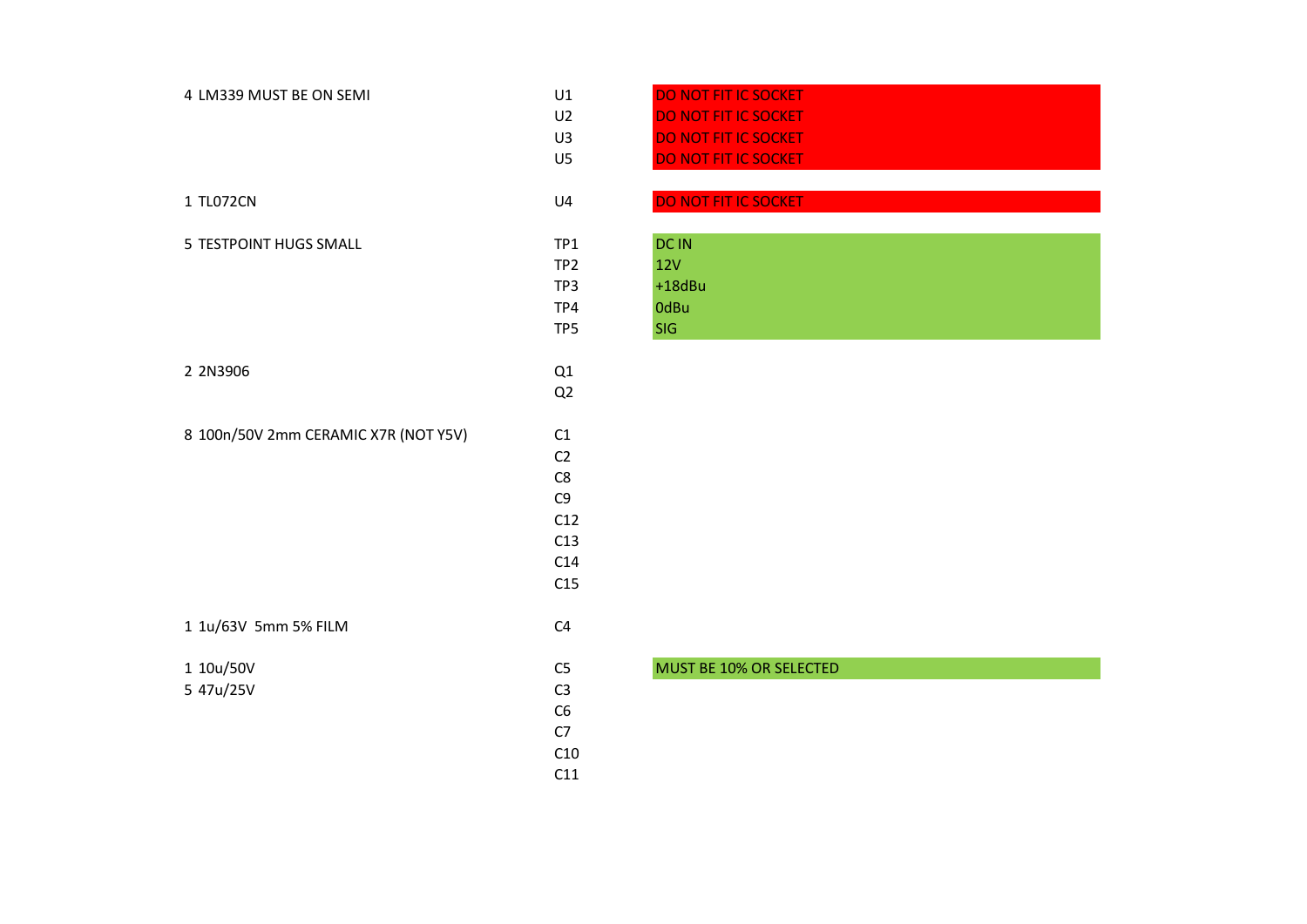1 RIBBON CABLE ASSEMBLY **1** 1

1 10WAY PCB TRANSITION HEADER

1 10WAY CABLE SOCKET

1 10WAY RIBBON CABLE **SHORTER RIBBON LEFT METER (BOTTOM)** 

LONGER RIBBON RIGHT METER (TOP)

2 M3 X 15mm MALE TO FEMALE HEX PILLAR FIX LEFT METER (BOTTOM)

2 M3x6mm PAN/POZI SHAKEPROOF FIX RIGHT METER (TOP)